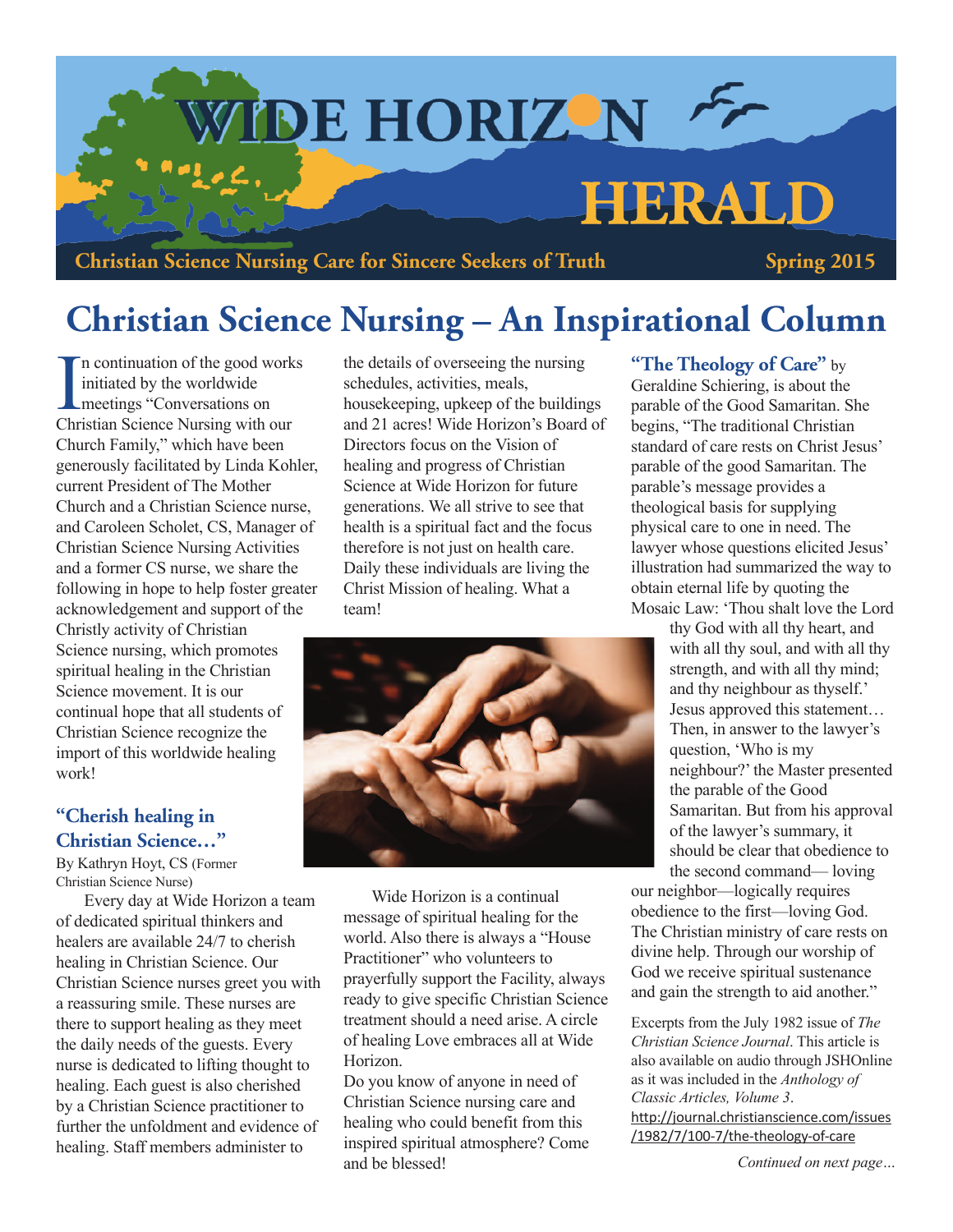#### **"Happiness is spiritual…"**

By Carol Hanauer, ADCSN

Have you ever been in a mental space where you thought you used up all your "happy?" During the winter holiday season, I was beginning to think I had. My home was burglarized, and I had given in to the suggestion of the flu. In addition, my dog died after 15 plus devoted years and my Dad was admitted into a hospital.

I was so glad when that suggestion came to me, "Maybe I used up all my happy," to laugh at the suggestion and counteract the counterfeit with what Mrs. Eddy says about happiness: "Happiness is spiritual, born of Truth and Love. It is unselfish; therefore it cannot exist alone…" (*Science and Health with Key to the Scriptures*, p. 57)

I knew I needed to love the man of God's creating; not accepting the act of someone going Christmas shopping at my house uninvited. I needed to see in Love with a capital "L" the purely innocent man God created. Mrs. Eddy says, "Hold thought steadfastly to the enduring, the good, and the true, and you will bring these into your experience proportionably to their occupancy of your thoughts." I also deeply pondered her statement to, "Look away from the body into Truth and Love, the Principle of all happiness, harmony and immortality" (*S&H,* p. 261).

After gaining a clearer sense, these spiritual truths gave way to tangible fruitage. I had replaced all of my windows five years ago when I purchased my home with the exception of the big bay window which was broken in the burglary. This was the most expensive to replace as it was actually three windows in one. As it turned out, the insurance covered the complete replacement. Moreover, I was led to adopt another rescue dog who needed me as much as I wanted to give her the love she needed. Furthermore, I quickly recovered from the flu symptoms, and my dear Dad soon returned home.

I'm grateful to have awakened from these mortal dreams to a greater recognition of the reality of my continuous, immortal "happy" relationship with divine Love, God, for I feel this new awakening, a truly holy moment, has blessed my work as a Christian Science nurse.

### **Gratitude from Families / Rest & Study Guests**

- $\blacklozenge$  It is with heartfelt appreciation, during such a difficult time that your kindness meant so much, and your thoughtfulness was really touching. Thank you for all your caring and the great love which everyone at Wide Horizon gave and shared with my mom. I am so grateful for your loving care. (D.F., SD)
- $\blacklozenge$  Our stay was wonderful, helpful and inspirational. The staff is great – happy, kind and positive. The care was loving and scientific. The facility is clean and the best of its kind. It's a healing atmosphere. In fact, we experienced a number of healings, including regaining strength and endurance, joy being reinstated, lessening of fear, greater stability, and improvement of other challenges. We highly recommend Wide Horizon! (J.W. & D.W., CO)
- $\blacklozenge$  I really enjoyed my stay there at Horizon House. It was very comfortable and met my needs

perfectly. Thanks for the loving hospitality. It was wonderful to have a couple of evenings with my mother. (S.S., CO)

- $\blacklozenge$  I had a wonderful visit as always. The room was comfortable with good lighting! I appreciate so much all the workers there even though I didn't interact with everyone I am so grateful for the work being done. Whenever I visit I feel enveloped in Love, safe and cared for. Thanks to Brian for his kindness and to you each and every one. Love… (K.L., CO)
- $\blacklozenge$  My sincere thanks for the loving, prayerful care you provided for my mother…Your professional [Christian Science] nursing skills combined with your deep understanding of 'meeting the human need' were evident from the first day of [my mother's] arrival at your facility until her departure. I so appreciated the homelike atmosphere that Wide Horizon achieves. My mother spoke frequently of the love

shown by each and every one of the nursing staff as you went about your duties, the support she received from the audio services, including daily reading of the Bible Lesson, the kindness of other guests, the beauty of the gardens, the thoughtful opportunity to visit the grounds and outdoor walking paths. She especially enjoyed one afternoon's walk that ended in raspberry picking and the times sharing the extraordinary view of the Rocky Mountain range with staff members. She also appreciated the pleasure of visits by Casey [the comfort cat]. I feel tremendous gratitude for Wide Horizon's love and kindness. Yours is an exemplary care facility. As a family, we appreciated the hospitality house [Horizon House], which enabled each of our visits to be peaceful, calm and special. We were so grateful to have Mom in such a comforting environment. Thank you so much for making Mom's stay [at Wide Horizon] warm and cherished. (K.G.O., SD)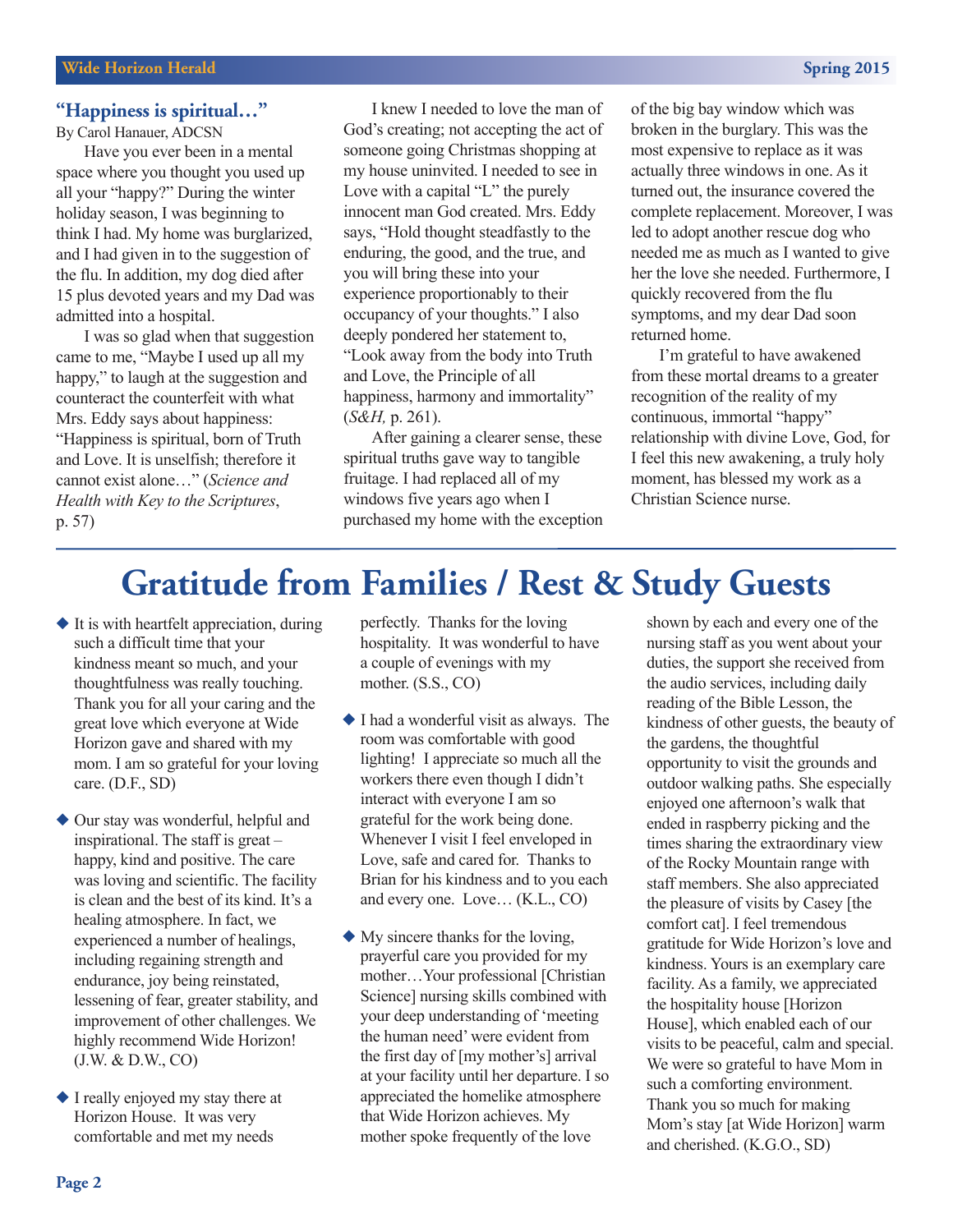

- ◆ All **students** of Christian Science who wholeheartedly rely on Christ-healing and utilize the services of Christian Science nursing when necessary.
- ◆ **All gifts** that have helped Wide Horizon continually provide Christian Science care since 1951, as income from such services does not cover our operating expenses. Your gifts directly help toward the continuation of the healing works here.
- ◆ **Building Project** We are sincerely grateful to all the generous donors who have contributed to this essential project! Please go to our website and Facebook page for video updates of the status of this project.
- ◆ **Unexpected Boiler Replacement** Thank you to the special donors who have contributed toward this necessary expense!
- ◆ Gifts from Churches Monetary gifts from branch churches are greatly appreciated!
- ◆ Gift-In-Kind Donations A longtime donor has generously purchased a number of new HDTVs for both the new housing units and some rooms at Horizon House.
- ◆ Wide Horizon's wonderful staff who are dedicated to our healing purpose and work toward the continued success of Wide Horizon!
- u **Gifts from Foundations** (Clearway Foundation, FAN Foundation, Isabel Foundation, REO Foundation, Solvang CS Society Legacy Fund) **–** We truly appreciate these wonderfully generous foundations which sincerely care about Christian Science nursing!
- ◆ MATCHING GRANT Clearway Foundation also has offered a \$10,000 matching grant to be used for benevolence. This match needs to be met by the end of August 2015. Please earmark your donation "Clearway Foundation Matching Fund" to help Wide Horizon meet the match!

### **Testimonies of Healing**

One resident gave <sup>a</sup> lovely testimony about <sup>a</sup> challenge with indigestion for about three weeks. She was able to work through it, and has had <sup>a</sup> healing with the issues involved.

Another resident gave <sup>a</sup> very clear, very thoughtful testimony as well. She said that being at Wide Horizon means that her children are free to live their lives without having to be concerned about her. She said that if they were not confident of the care she is receiving at Wide Horizon that they wouldn't feel free to go on vacations, etc. There was considerable insight involved.

# **SPECIAL EVENTS**

- ‰ The **"Financial Planning Seminar"** held on April 26 at Wide Horizon was well attended despite it being a cold, rainy weekend day. We are very grateful to David Bear, Linda Leitz and Murray Hoyt for their roles as presenters.
- ‰ **BIBLE ROADS - "Exploring the Psalms"** by Madelon Maupin has been rescheduled for Sunday, August 16, from 2:00 to 4:00 p.m. This event will be held at First Church of Christ, Scientist, Denver, located at 1401 Logan Street. Ms. Maupin earned a Masters of Theological Studies degree, served as a member of The Mother Church's Ecumenical Team and has written extensively for the Christian Science periodicals.
- ‰ **ANNUAL MEETING – Save the date**: Sunday, September 27 from 2:00 to 4:00 p.m. The theme is "Christian Science Nursing and Healing World Thought" as we continue to nurture and promote "Christ-healing" for all mankind. We are pleased to announce that the keynote speaker will be John Rinnert, CS of Bozeman, Montana.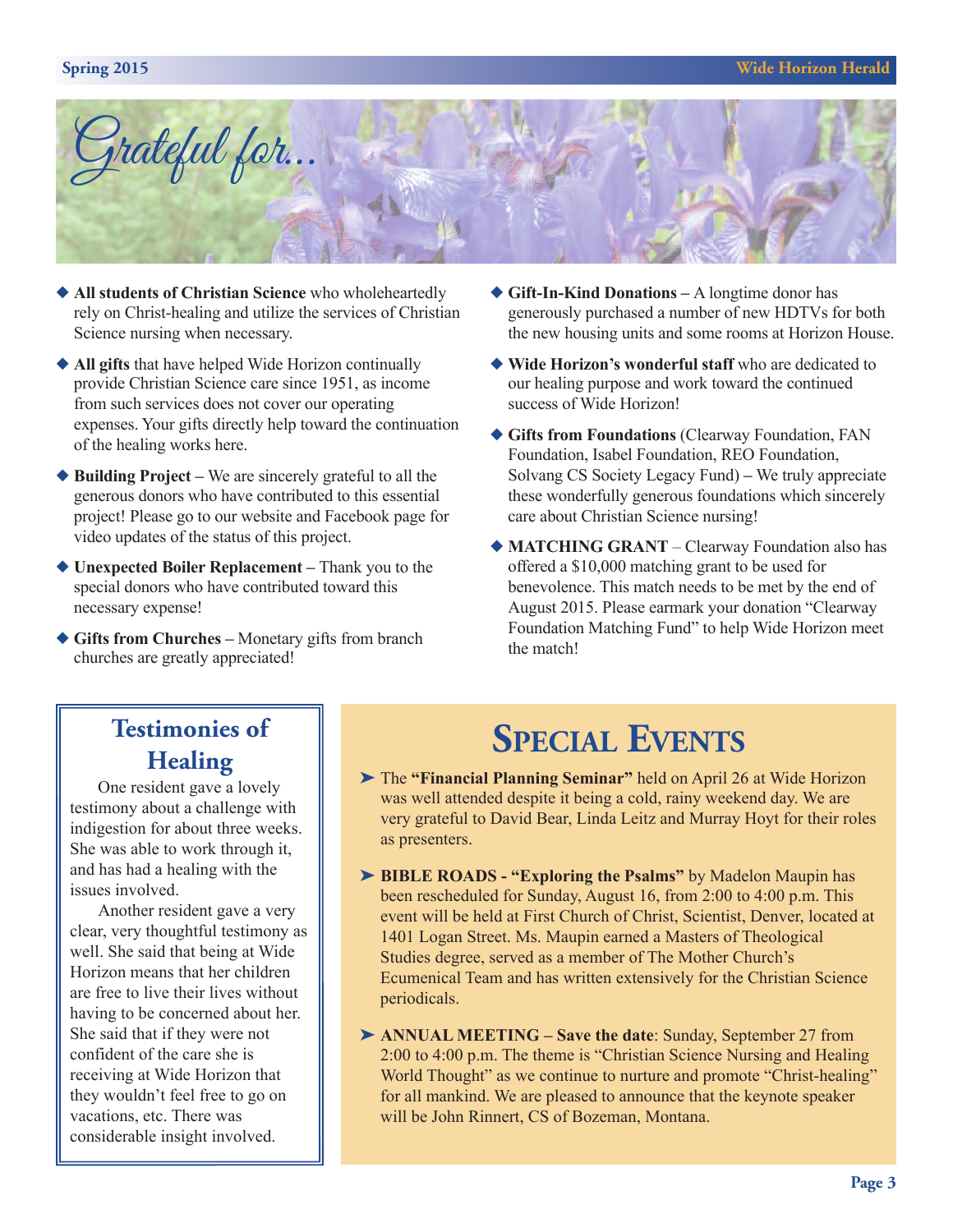**Wide Horizon** extends heartfelt gratitude to Leide Lessa, CSB, and First Church, Englewood, for the inspiring lecture on April 17, "A Life with Freedom, Purpose, and Happiness." This precious gift of love served to uplift our residents and staff. When Ms. Lessa asked the lecture committee at Englewood if there was an institution

in the area to whom they would like to have her give a lecture for no additional charge, the angel message came to one of the committee members, "Oh, yes, we have a nursing facility in the area—Wide Horizon." Ms. Lessa not only gave a wonderful lecture, but also visited several patients in their rooms who were not able to attend the lecture but listened while in their rooms. Such unselfed, bountiful love exemplified the best qualities of Christian Science nursing expressed!

This beautiful barn owl was one of several birds of prey the group "Hawkquest" displayed in its presentation on April 14. Our guests and visitors loved the event and many had their picture taken with the birds!

### On May 12th **Sebastian the Juggling Jester**

(www.thejugglingjester.com) entertained the guests at Wide Horizon with jokes, juggling, and playing tunes on his penny whistle! It was an hour of laughter, clapping and amusement. See short videos posted on our Wide Horizon Facebook page.



### **<sup>A</sup> Wide Appeal – Fundraising Goal**





**"Reading** *Science and Health* from cover to cover, it continues to be alive with new light and inspiration. As we grow, we get new glimpses of spiritual truths that we didn't see during the last reading. We see with new eyes each time." – Linda Gutesha, Admin. Asst.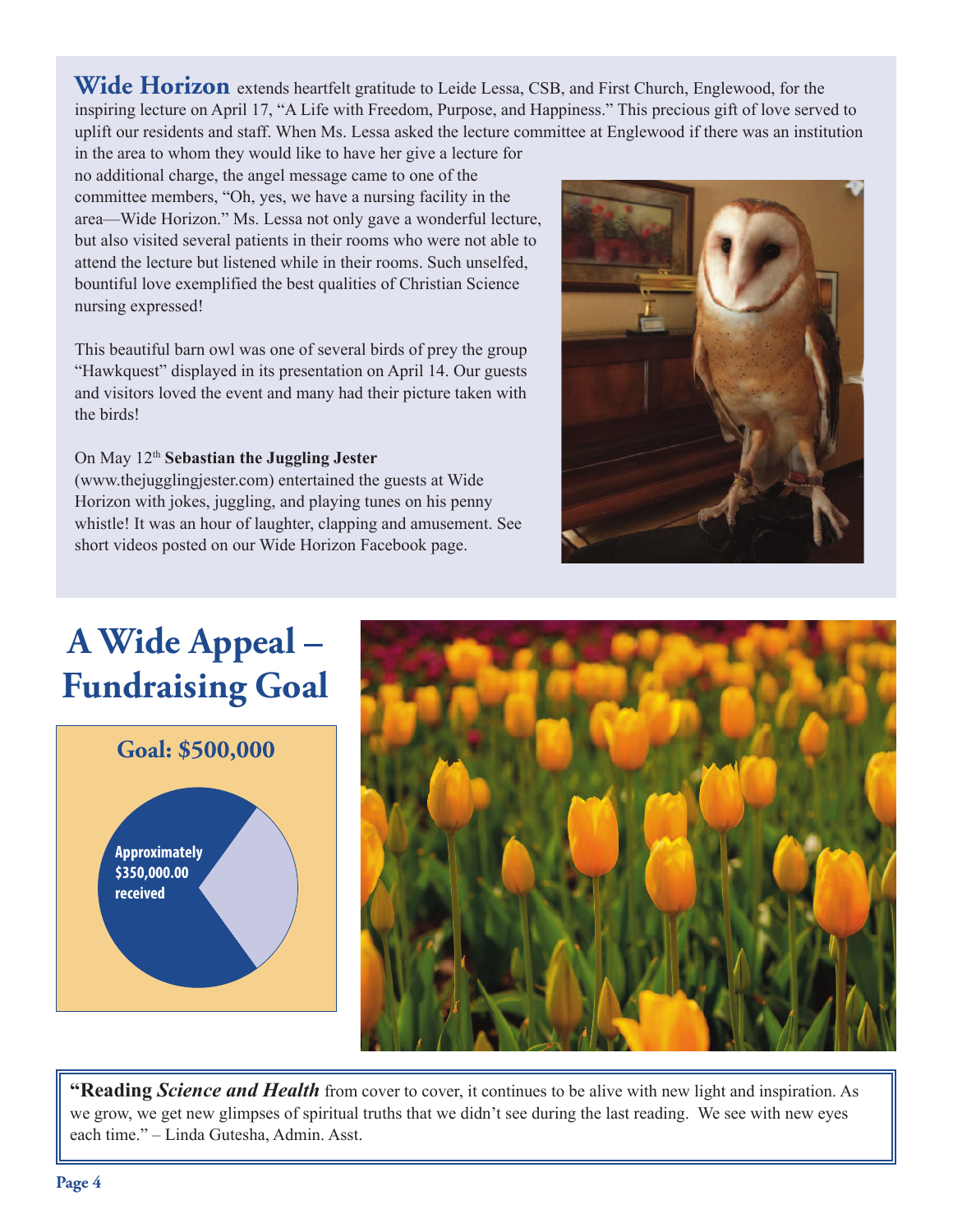### **Wide Horizon, Inc. Receives 2015 Best of Wheat Ridge Award**

### **WHEAT RIDGE April 6, 2015 – SOURCE: Wheat Ridge Award Program**

Tide Horizon, Inc. has been selected for the 2015 Best of Wheat Ridge Award in the Nursing Home category by the Wheat Ridge Award Program.

Each year, the Wheat Ridge Award Program identifies companies that we believe have achieved exceptional marketing success in their local community and business category. These are local companies that enhance the positive image of small business through service to

their customers and our community. These exceptional companies help make the Wheat Ridge area a great place to live, work and play.

Various sources of information were gathered and analyzed to choose the winners in each category. The 2015 Wheat Ridge Award Program focuses on quality, not quantity. Winners are determined based on the information gathered both internally by the Wheat Ridge Award Program and data provided by third parties.

The Wheat Ridge Award Program is an annual awards program honoring the achievements and accomplishments of local businesses throughout the Wheat Ridge area. Recognition is given to those companies that have shown the ability to use their best practices and implemented programs to generate competitive advantages and longterm value.

H**Wide Horizon has been recognized with the "Business Hall of Fame" honor for having received this "best of" award for achievement as a nursing home for three consecutive years!**H





### **Memorial Day Crafts**